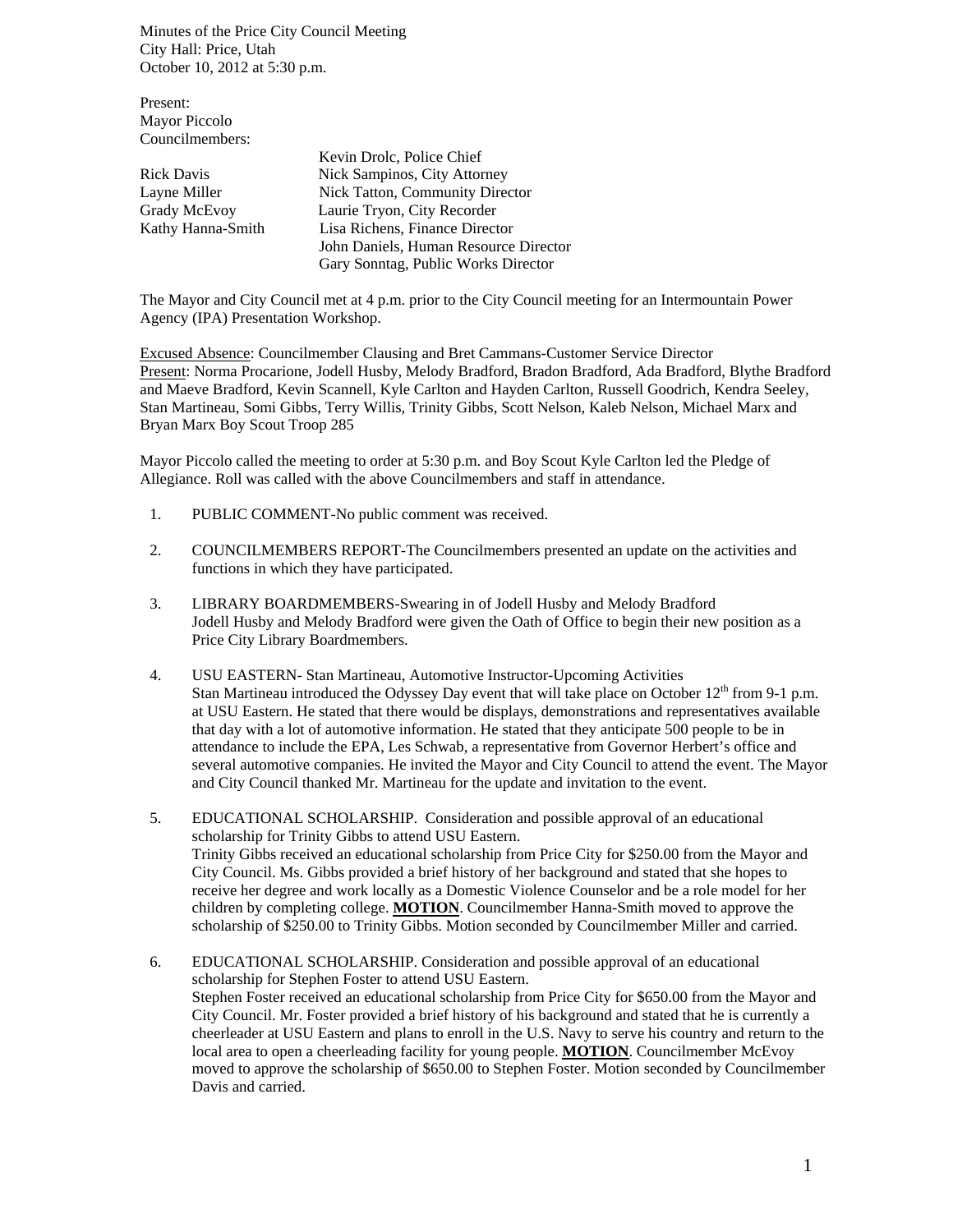- 7. PLANNING AND ZONING COMMISSION-Nick Tatton reported that the Planning and Zoning Commission gave the following recommendations on the applications for Conditional Use Permits: a. DRIVE IN RESTAURANT-ON SITE EATING PLACE LAND USE-355 E. Main-De La Rosa Mexican Food, LLC.-Final with conditions: a. All building renovations and signage installations, if any, to be completed under the auspices of a valid
	- Price City building permit finding that properly permitted and inspected commercial building renovations protect the health, safety and welfare of the community;
	- b. Must apply and receive a valid Price City Business License finding that properly licensed business entities to protect the health, safety and welfare of the community;
	- c. All signage to be presented to the Price City Planning Department for compliance review prior to installation and no signage beyond existing locations finding that properly reviewed, approved and installed business signage promotes consistency in the community and increased commercial activity;
		- i. All unused site signage location must be removed from the site within sixty (60) days of this approval.
	- d. Existing site, including lighting, fencing, ingress, egress, dumpster location, landscaping, parking, grease trap, etc. to remain unchanged from previous site plan approval finding that existing approved site plans are in compliance with Code requirements including storm water management, traffic and pedestrian safety;
	- e. No conditions at the property or structure that place the property or structure in violation of the Price City Property Maintenance Code finding that properly maintained real property and structures protects area property values and is consistent with the Price City General Plan.

**MOTION**. Councilmember Davis moved to approve the recommendations of the Planning and Zoning Commission for De La Rosa Mexican Restaurant with conditions. Motion seconded by Councilmember McEvoy and carried.

 CONSENT AGENDA-Councilmember Hanna-Smith moved to approve the consent agenda items 8 through 15 with item 16 removed for discussion. Motion seconded by Councilmember Miller and carried.

8. MINUTES

a. September 26, 2012- City Council Meeting

- b. October 5, 2012- City Council Workshop
- 9. BUSINESS LICENSES- Authorization to approve a business license for Big 5 Sporting Goods-716 E. Main, De La Rosa Mexican Restaurant-(Beto's)-355 E. Main and GED Distributing (Reciprocal)-2985 N. 935 E. Layton
- 10. NELCO CONTRACTORS INC.—Price River Trail Parking Lot (#1C-2012) Final Payment. All work has been completed under this contract. Original Contract: \$141,647.95; Change Order #1: \$37,162.68; Final Contract Amount: \$178,810.63. Payments: Partial #1: \$128,595.85, Partial #2: \$49,714.78, Final #3 \$500.00. Total: \$178,810.63.
- 11. RESOLUTION 2012-23- Establishing the Price City computer and related electronic equipment purchase program for Price Municipal Corporation full-time employees and elected officials.
- 12. LIBRARY- Authorization to approve a letter to the Utah State Library addressing the Maintenance of Effort issue and level of support drop and have Mayor Piccolo sign the letter on behalf of Price City.
- 13. M & M ASPHALT SERVICES INC.—2012 Road Improvements (Cape Seal on Price River Drive) #9C-2012. Final Payment. Original Contract and Final Payment: \$80,808.00.
- 14. SALARY ADJUSTMENT-Consideration and approval of salary adjustments to P Bedont and L Richens. Reference Memo dated October 2, 2012
- 15. TRAVEL REQUEST: Chief Bedont-Wildland Fire Origin & Cause Determination-Oct. 22-28, 2012 and Utah Fire & Life Safety Conference-Nov. 2, 2012-SLC
- 16. WELLNESS COMMITTEE- Authorization to partner with Conoco Phillips to do a blood drive on December 14, 2012 and to extend time off to our employees to donate blood per authorization from their supervisors. Councilmember Hanna-Smith stated that the Wellness Committee set up this blood drive with Conoco Phillips to reach 100 units of donated blood. She stated that she just wanted to make sure that the supervisors all knew to allow employees paid time to leave work to donate blood if they asked.